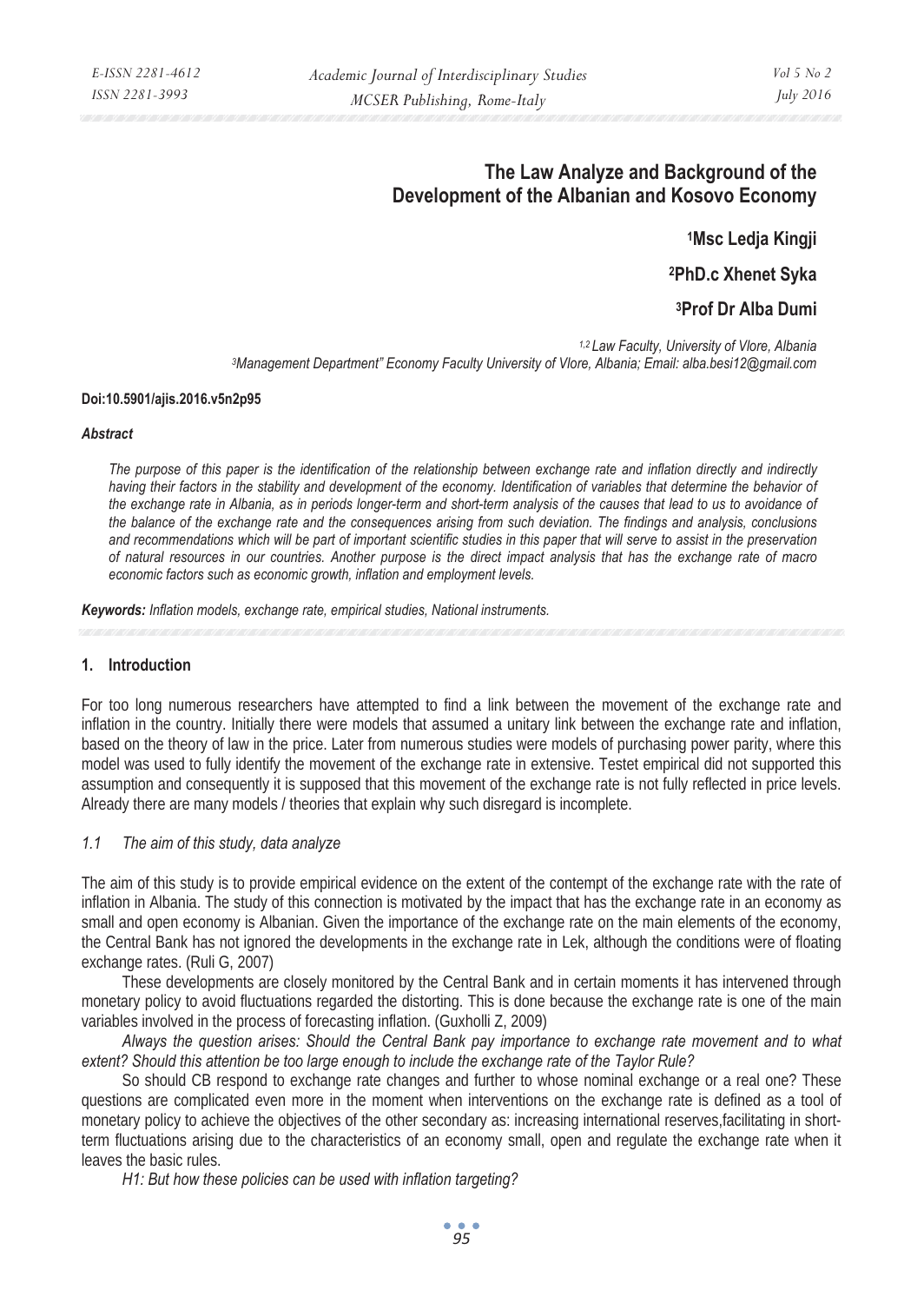# **2. The Purpose of the Study**

In 1999 Balli took into account these problems and included the exchange rate as an explanatory variable in the equation of the aggregate supply and demand, where the exchange rate is expressed as a function of the interest rate and as probable casual error. An inclusion in these two equations is done because the Taylor rule for defining an optimal policy should be modified, taking into account the most direct way in determining exchange rates of monetary policy instruments. (Dumi A, Leadership, 2016)

And therefore the new rule is not opposed targeting inflation, but simply makes the determination that accounts for monetary policy and exchange the real rate volatility, as well as the impact of exchange rate interventions on interest rate.

*H2: In 2000 the Svenssin argue that the inclusion of the exchange rate in the Taylor rule being most likely to provide macroeconomic accurate and stable results.* 

Both these authors propose optimal values for coefficients of exchange rates, which may change, however, due to the specific characteristics in the model and changes in parameters, therefore, such rules are not very sustainable practicable. Other authors like Mishkin and Savastano 2001 and Schimit-Hebbel argued that in a properly defined model, the facts included indirect exchange rate policy in the rules, including the function of losses through its effects on the output gap and inflation. In general, the issue remains unresolved, because the issue in connection with the exchange rate is not treated in full in the targeting literature and inflation. (Dumi A, Mjss 2012).

This literature is concentrated in the monetary model of closed economy and does not become a better comparative analysis of the facts of welfare or macroeconomic development, when the exchange rate is included in the rules of monetary policy.

### **3. Literature Review And Hypotheses**

To give an answer as best as possible to this issue will be based the empirical research, due to the different specific factors in economy of the country. In 2005 Mohanty and Klau have made a research in 13 different countries which have an economy in transition and in developing, this is for the hypothesis that the exchange rate belongs to monetary reaction function.

The result of this study shows that different coefficients of the exchange rate are significant in 11 countries out of 13, indicating that BQ of these countries are taking into considerations the drafting exchange rate and implementation of monetary policy. But, which is the user of publications monetary policies concerning the development of the exchange rate in our country?

To give an answer to this question based on the Taylor rule in an open economy. In our country the exchange rate has an impact on decisions to CB for monetary policy and to calculate the reaction function of the policy interest rate in an open economy and many authors are based on the rules of Taylor, which includes the effects of exchange rate movements in relation to inflation and the output gap.

The central change in the use of nominal exchange effects in place of the real one, and the argument that the policies developed by CB of Albania aims to mitigate the various speculative attacks and sudden fluctuations in the nominal exchange currency exchange.

Exchange rate considered as a significant honor channels of transmission mechanism of monetary policy in Eastern Europe, while the issue of contempt of exchange rate on prices is less explored. This study contributes to the enrichment of the literature of the countries on the role of the exchange rate in price formation.

During the transition period Albania moved from a closed economy and regulated in an open market economy. This move was accompanied with great shock and destruction of macroeconomic balances.

The Opening of the economy itself is an important factor for the restructuring of the economy and to increase its efficiency. Two of the main indicators of the transition of the Albanian economy are the exchange rate and the index of the prices of goods of the consumer.

At the beginning of the liberalization of the economy the exchange rate and consumer prices were one of the first indicators that began to change rapidly.

On the one hand, this change shows adaptation of the free market philosophy. On the other hand, these indicators began to be used as criteria of speed and the changing character of the general conditions of the economy.

*From the standpoint of economic theory between these two indicators there is a connection and a dependence because:* 

The first, a good part of the Albanian consumer goods are coming from imports and as consequence the highest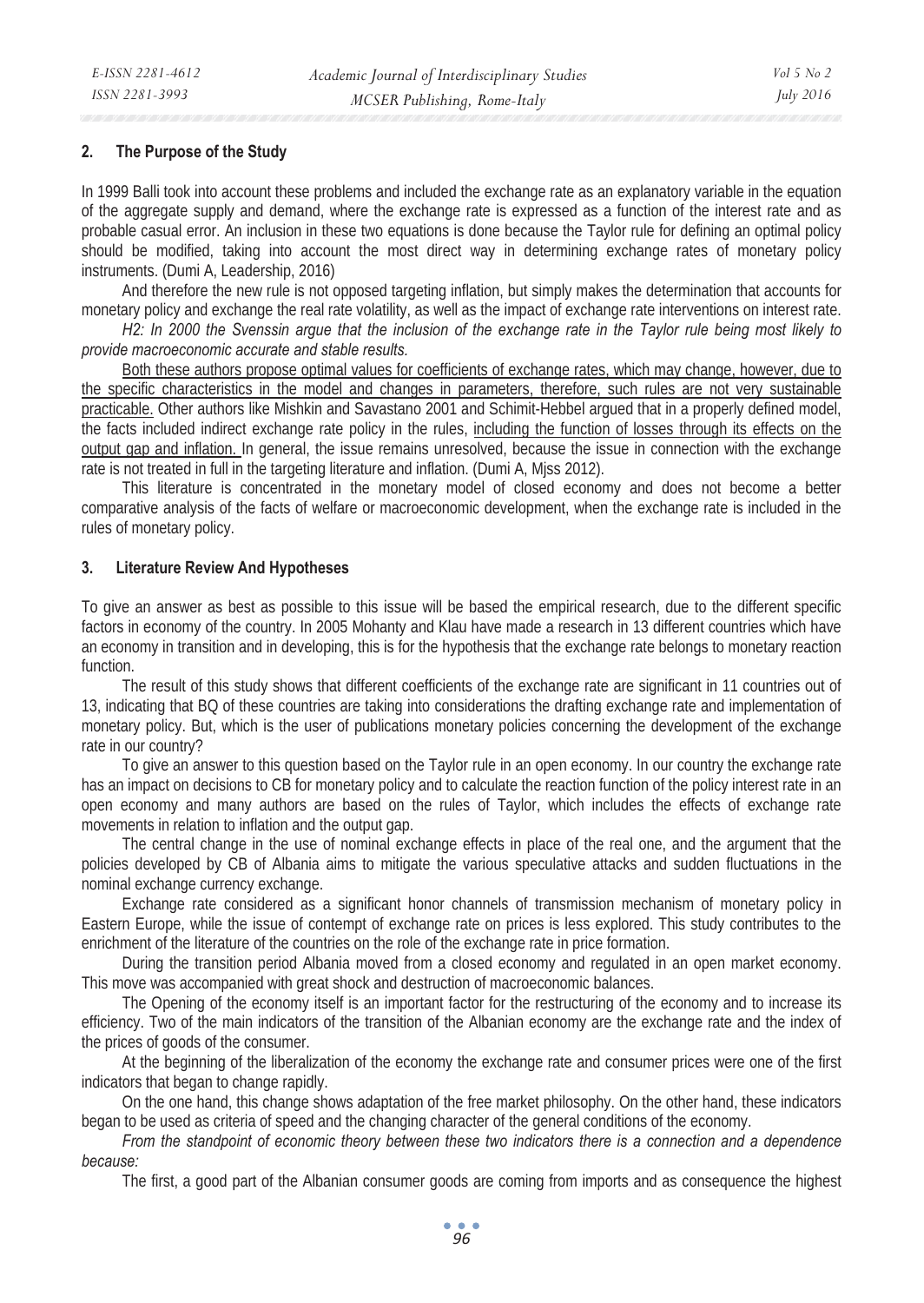| ISSN 2281-3993 | E-ISSN 2281-4612 | Academic Journal of Interdisciplinary Studies | Vol 5 No 2       |
|----------------|------------------|-----------------------------------------------|------------------|
|                |                  | MCSER Publishing, Rome-Italy                  | <i>July</i> 2016 |

foreign currencies will be,the highest the consumer prices will bw in the internal markets. Secondly, the exchange rate would rise as a result of liberalization of the economy, by adapting mechanism of demand and supply. By rising the domestic demand customers, it has increased not only the price but also has increased the demand for Valut and is therefore increasing its price. Albania has an agreement with all countries that are part of the EU and this has affected all elements of the economy. The first step of the transition process in 1991 was the liberalization of prices and foreign trade.

In order to achieve macroeconomic stability in an environment where inflation was higher that it came as a result of price liberalization, monetary policy set as its main objective of price stability which meant the central bank independence. To achieve this objective the Central Bank was focused to control the money supply. At the beginning in Albania is used exchange administrative parts and under this regime the country could not follow independent monetary policy and as consequence CB need to intervene in the foreign exchange market every time the rate of exchange was different from the official rate using the official reserve transactions. After the transition in Albania began to be used with the flexible exchange rate which depended mainly on the macroeconomic situation in the beginning of the transition process. (Calvo, G.A. 1999)

# **4. Research Goal**

In the case of Albania maintaining macroeconomic interior balancing in terms of liberalization of the economy constitutes a major challenge for our economy has a huge deficit of current account and a high trade deficit. It is very important to preserve macroeconomic stability, which means achieving a balance in terms of the full employment, stabilizing prices and the unemployment rate From numerous studies that have been made and have also been raised a number of questions such as:

- 1- Economic transition has been completed in Albania and what are the achievements, failures and challenges in the future of this transition?
- 2- Albania's economy needs for a restructuring and what standpoint will have the macroeconomic stability, budgetary control and the most important to get control over public debt?
- 3- Which will be priorities in the economic development of Albania and how these priorities will be based on the use of internal resources and how coherent it will be the newest development of global development.
- 4- Is ready the economy of Albania to pass over a developed economy, exporting, competing and integrated into regional and continental range?
- 5- What reforms will be taken to expand economic freedom and to enhance the role of business for local and foreign investments in the economy of our country?
- 6- What role will play the economic diplomacy, and who will be the new perspective of the international cooperation with suitable financial institutions.

According to assessments made by the IMF, Albania's economy is characterized by a positive growth development in recent years, this thing is shown by the pace of sustainable economic growth, promote continual improvement of economic stability and the gradual approximation of the structure of the economy with them of developed economies. (Calvo, G.A. 1999)

Developments in the foreign exchange market have followed the progress of the international market, without compromising the macro-economic balance in the country.

The topic is organized into three main chapters. In the first chapter is provided an overview of economic development and the aspirations of our country to become part of the European Union. (Bahmani Oskooee, M., Tanku A., 2006)

In the second chapter is given an abbreviated description of theories on exchange rate and the impact that has it in the evaluation of local currency, inflation and the performance of the main factors that determine the exchange rate and inflation. In the third chapter will be an empirical and econometric analysis of the relationship between exchange rates and inflation, and also analysis of probabilistic methods used in Albania for measuring inflation. To make the econometric analysis of time series are obtained with the monthly data for the period 1994-2011 in Albania, and to describe the dynamics of the exchange rate and inflation is used ANOVA methods.

# **5. Sample and Data Collections**

The last part contains the main conclusions drawn from the analysis of the connection that the exchange rate to inflation. Verification of hypotheses and questions that are raised for inflation connection with other elements of macro economic.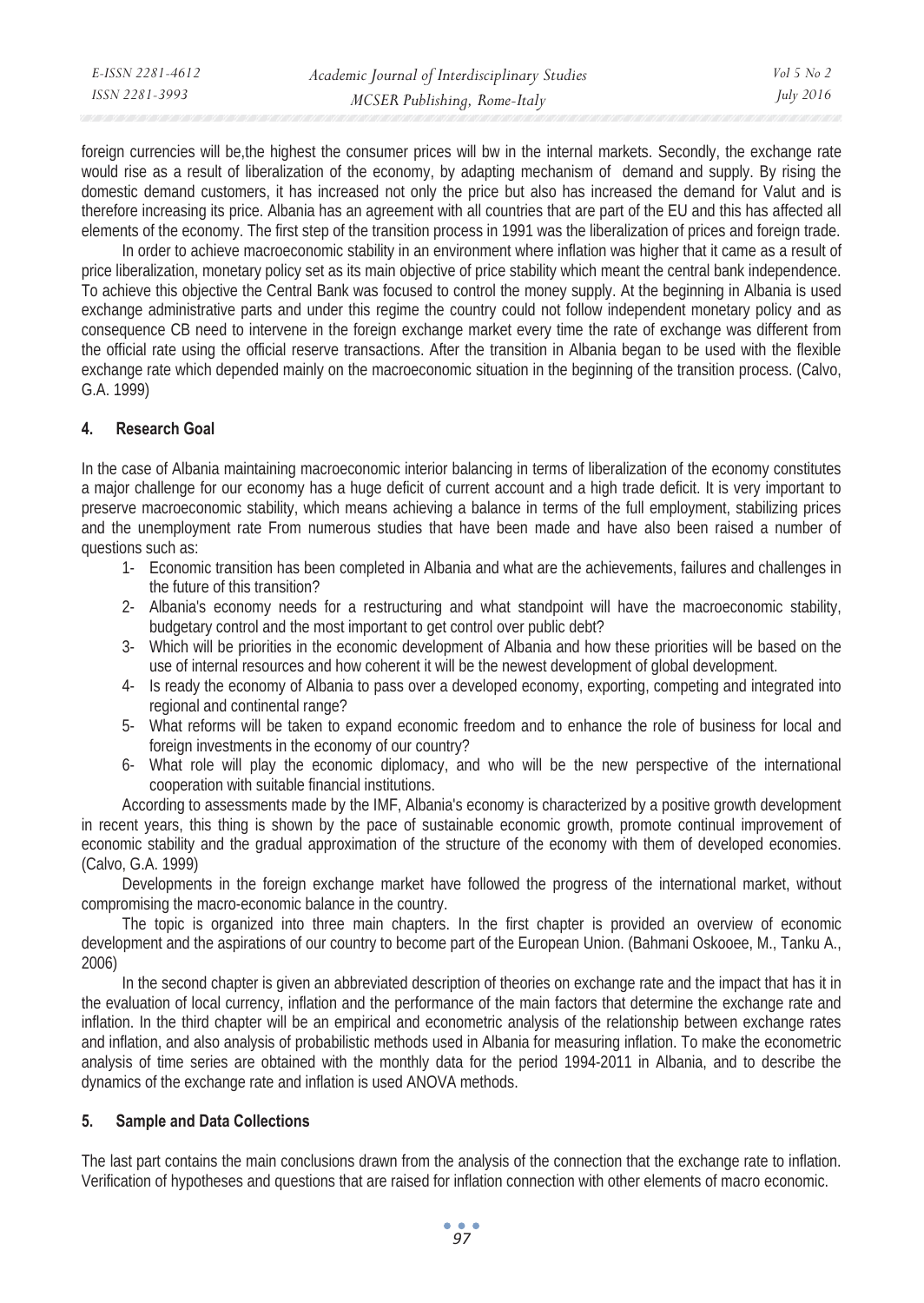### *5.1 Albanian economic development*

The development of Albania's economy has gone through this major periods.

- a- 1991-in this period the country's economy was dominated by a decrease in real GDP social and economic disruption. In this period, we have a higher inflation rate during this period. We have a decrease by two thirds of the level of income and inflation compared with 1989. (Calvo, G.A. 1999)
- b- 1993-96 -during this period, we have a recovery GDP grew by 10% and therefore lower inflation and trade deficit and fiscal improved significantly. This was achieved as a result of monetary and fiscal policy which makes the landing pressure on prices.
- c- During 1996 have a fluctuation in the growth. This came as a result of errors in economic stabilization policies. Revenue collection fell and consequently the fiscal deficit began to grow.

To with stand competition, technology development or the need for the addition of new services, it is necessary to supply the company with new human resources staff. Technology, products and types of services are some of the features that make the difference of companies in the market.

However, these will not have any value if the employee does not meet the required qualities. The lack of clear plans for staff training (or funds) staff faced different difficulties during labor processes, in managing people or dealing with market competition. (Bahmani Oskooee, M., Tanku A., 2006)

So, it set up a special department that deals with labor force or human capital differently, called the human resources department. Department of Human Resources in Western countries and especially in the US (where there was born) has moved forward by aiming to become the first country where business leaders will go for advice. (Figure 1)



**Figure 1.** GDP level *Burimi: Financial planning (2007-2010)*

As we see from the graph the US has a potential growth of 3%, while the eurozone and the UK increased by 2%, of course, affect other factors but mainly influenced specialization and qualification of human resources.

What is the real profit that take businesses from investing in training employees? Saying otherwise, when and how much business will benefit economically from these trainings?

Establishment of a system of HR data and advances in technology has produced software and other technology that can analyze information provided help many business HR and uncover the connection between labor productivity and talent management. (Calvo, G.A. 1999)

Many leaders of companies obliged by the consolidation of work HR have already taken the first steps towards measurement and reporting of the cost and performance of HR. Being aware and accepting that special practices related to human resources of various companies vary (change) by the dynamics of the various companies, lack of talent, growth rates, business culture, etc, all these lead to answer that organizations and businesses that earn more by investing in HR will have a better economic performance.

# *5.2 The empirical analysis of the expected rate of inflation.*

To evaluate and control the empirical features of inflation and expectations with respect to fluctuations of the rate it is very important to ensure public information and this information back in time series which will help in its determining. Often this process is difficult because the errors in the process of aggregation and generation of data are large.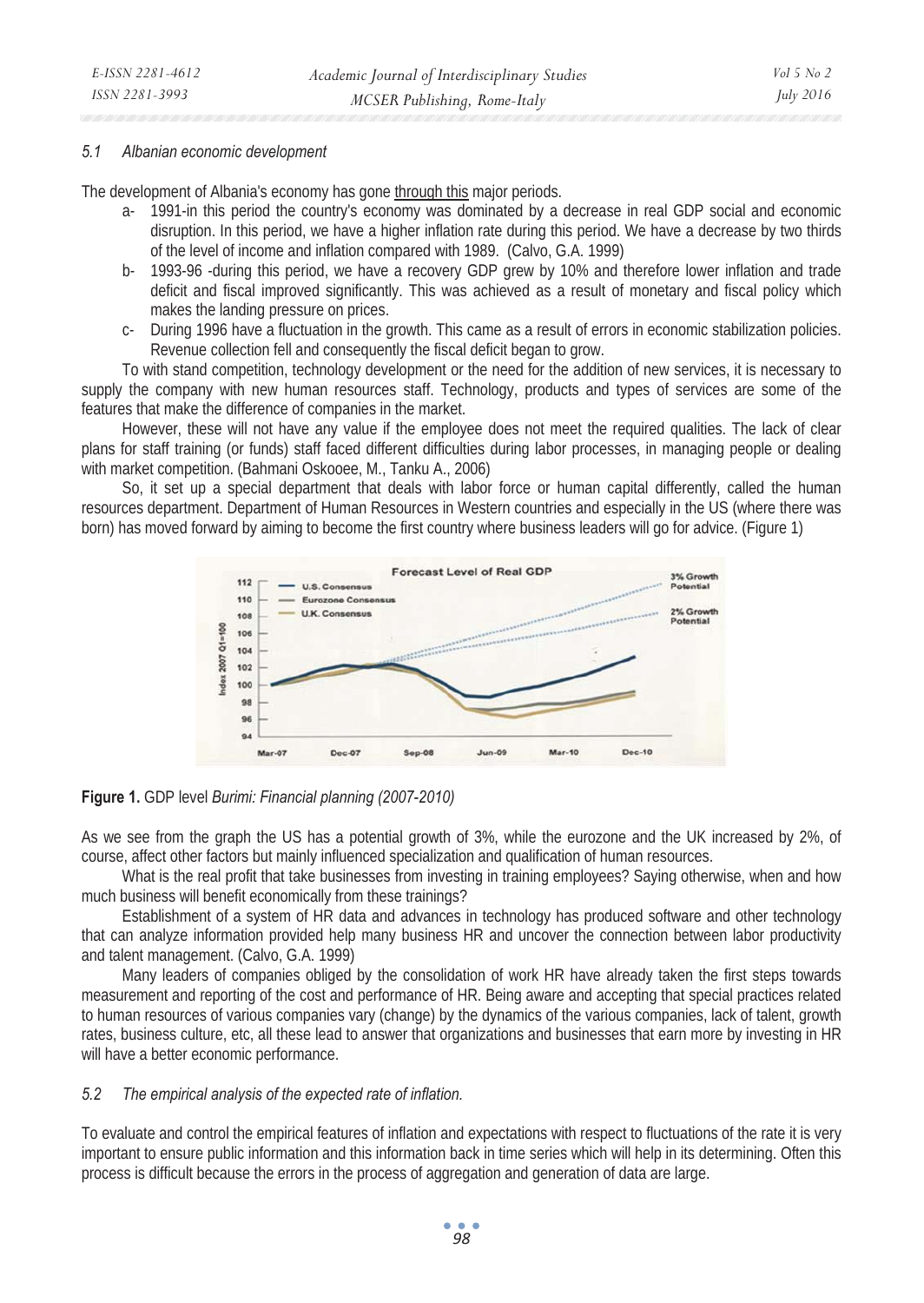### **6. Human Resources in the Face of Crisis**

In the US, the effects of the crisis which is being felt around the world have been registered about 2.2 million job closed. So close the factories of raw materials has led to loss of jobs for 1200 employees of the company "Marks & Spencer". Nissan Company records \$ 2.9 billion loss for the first time in 9 years and 20,000 workers unemployed. (Paukert, 2009)

Dealing with the crisis means the tendency toward stagnation or orientation towards security forces and the survival of the human resources in the workplace, in order to have economic recovery. (Calvo, G.A. 1999)

Employees led by job insecurity, or in cases when they realize that the company is investing in the development of their capacities, often tend to look for other employment alternatives. Due to the different economic phenomenal that brings the economic crisis (inflation, rising prices) employees are more sensitive to the level of their salary and wage increases tend to seek or ask for a job that are paid more. (Dumi A, Leadership 2016)

We havePeeters study in 2005. He focused more on the perception thatsaving exchange channel is the main channel of transmission of monetary policy in Albania. Completion of this study was that the importance of this channel has declined as a result of using the credit channel and the wage channel where these have become an essential element over the years.

# **7. Conclusions**

The exchange rate is very important for countries in development also for developed countries too. In the longer term the exchange rate is affected by product of economy sectors between Albania and other countries, remittances and openings and trade agreements. In the short term the exchange rate is influenced by debt service and government spending. Through econometric analysis have been achieved the following conclusions:

- 1- External influences, resulting in stabilization of the exchange rate played an important role in maintaining a low inflation rate in most of the time.
- 2- Monetary policies have increased resulting in more stability and predictability in relation to changes in the money supply and in price levels. The introduction of direct instruments of monetary Policy has had a direct impact on improving the economy.
- 3- Monetary policies aimed at maintaining a low inflation also has a negative side because the movement towards an inflation target regime can contain short-term risks.
- 4- Between the consumer price index and the exchange rate, there is a strong positive correlation which is statistically significant. Comparing the periods before and after 1997 there are many important structural changes which have had a greater impact on the domestic economy.
- 5- Changes in the consumer price index was preceded changes in exchange rates. This thing is shown by equation (4) where for each Lek of exchange rate there is an average increasing of 0.942% of the consumer price index.

### **References**

*Hollar, (2003),* "Causes and Consequences of Real Exchange Rate Appreciation".

Raporti vjetor i Tregtisë së Jashtme, 2006.

Raporti vjetor i Bankës së Shqiperisë, 2005, 2006.

Buletini Ekonomik i Bankës së Shqipërisë, mars 2007,vëllimi 10.

Ball, Laurence (1999), "Policy Rules for Open Economies, "in *Monetary Policy Rules* edition by John B. Talor, University of Chicago Press, 1999, pp 127-44 .

Bahmani Oskooee, M., Tanku A., 2006, "Black Market Exchange Rate, Currency Substitution and Demand for Money in LDCs." *Economic Systems,* 2006, Vol. 30. pp.249-263

Calvo, G.A. 1999, "Fixed versus Flexible Exchange Rates: Preliminaries of a Turn-of-Millennium Rematch." University of Maryland .Calvo,

G.A., and C. Reinhart, 2002, "Fear of Floating."Quarterly Journal of Economics ,Vol 11 7, No.2.

Campa, J.M. and L.S. Goldberg, 2002, "Exchange Rate Pass-through Import Prices: A Macro or a Micro Phenomenon?" NBE R Working Paper 934, Cambridge, Mass.